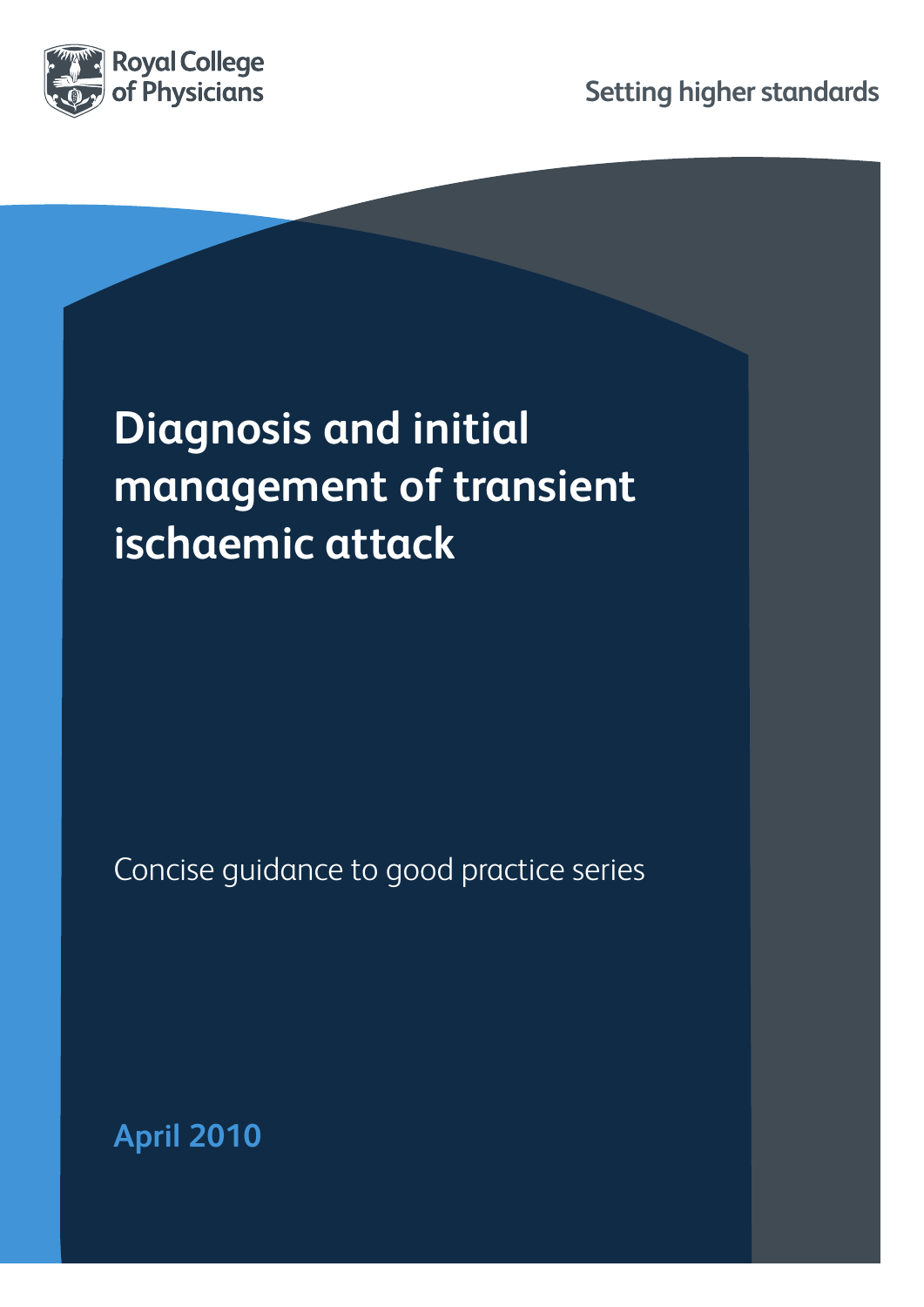## Diagnosis and initial management of transient ischaemic attack

Pippa Tyrrell, Sharon Swain and Anthony Rudd on behalf of the multidisciplinary guideline development group

**ABSTRACT – Transient ischaemic attack (TIA) is the sudden onset of focal neurological dysfunction of presumed vascular origin that, by definition, resolves within 24 hours (usually much sooner). Its importance as a predictor of completed stroke has only recently been recognised. Updated guidance on the recognition and management of TIA has recently been published as part of the National Clinical Guideline for Stroke.1 This is a concise version of the TIA component of the full guideline that recommends an urgent response to TIA to prevent subsequent stroke.** 

#### **KEY WORDS: stroke prevention, transient ischaemic attack**

#### **Introduction and aims**

It is only relatively recently that the importance of transient ischaemic attack (TIA) as a predictor of stroke has been defined. Agreed standards for the management of TIA were first published in the UK in the 2001 National Service Framework, identifying the importance of 'rapid access TIA clinics' for diagnosis and management. It was not until the publication of data from the OXVASC studies that the very high early risk (within hours or days) of stroke after TIA was appreciated, and with it the realisation that 14- or even seven-day assessment targets would mean that those patients at highest risk might have a stroke before they had the opportunity to attend a TIA clinic.<sup>2</sup> This new evidence suggested that a guideline for the management of TIA would be of value to clinicians, service providers, commissioners and patients. Information in this concise guidance has been extracted from the full guideline. Please refer to the full guidance for details of the methodology and members of the guideline development group.

#### **Aims of the guideline**

The aim of this guidance is to provide updated recommendations in the following areas:

**Pippa Tyrrell,** consultant stroke physician, Salford Royal Foundation Trust and University of Manchester; UK NICE Guidelines Development Group, Acute Stroke and TIA, London; **Sharon Swain,** senior research fellow, National Collaborating Centre for Chronic Conditions, Royal College of Physicians; UK NICE Guidelines Development Group, Acute Stroke and TIA, London; **Anthony Rudd,** consultant stroke physician, St Thomas's Hospital London; UK NICE Guidelines Development Group, Acute Stroke and TIA, London

Concise Guidance to Good Practice editors: **Lynne Turner-Stokes** and **Bernard Higgens**. Guest editor: **Tabitha Turner-Stokes**

**Box 1. The Face Arm and Speech Test (FAST) can be used by healthcare professionals and members of the public.** Adapted from reference 3. Reproduced with permission from Wolters Kluwer.  $TIA =$  transient ischaemic attack.

**FAST is used to screen for the diagnosis of a stroke or TIA F**acial weakness: Can the person smile? Has their mouth or eye drooped? **A**rm weakness: Can the person raise both arms? **S**peech problems: Can the person speak clearly and understand what you say? **Time to call 999**

- pre-hospital recognition of the symptoms of TIA
- assessment of those at highest risk of stroke
- appropriate referral for specialist assessment.

#### **Pre-hospital recognition of the symptoms of TIA**

A simple recognition tool can be used to determine the symptoms of stroke; part of the education programme involves the understanding that these symptoms require urgent action, even if they only last a few minutes. The Face Arm and Speech Test (FAST) can be used by healthcare professionals and members of the public as a quick assessment (Box 1). First responders need to be aware that hypoglycaemia is an important stroke mimic and blood sugar should be checked at the earliest opportunity.

The Recognition of Stroke in the Emergency Room (ROSIER) score is a more detailed version of the FAST test that is used to identify patients with likely stroke or TIA in the emergency department (Fig 1).

#### **Assessment of those at highest risk of stroke**

Epidemiological studies of patients with TIA identified very early after symptom onset have demonstrated the clinical features associated with highest risk. These include older people (over 60 years), those with high blood pressure, diabetes, longer duration of symptoms and those with speech problems or motor weakness.

The ABCD<sup>2</sup> score is a simple scoring system that can be used to stratify those patients who need urgent specialist assessment (within 24 hours) and those who need assessment within one week (Box 2). It can be used in primary care or by trained paramedics to determine which patients may need immediate transfer to hospital: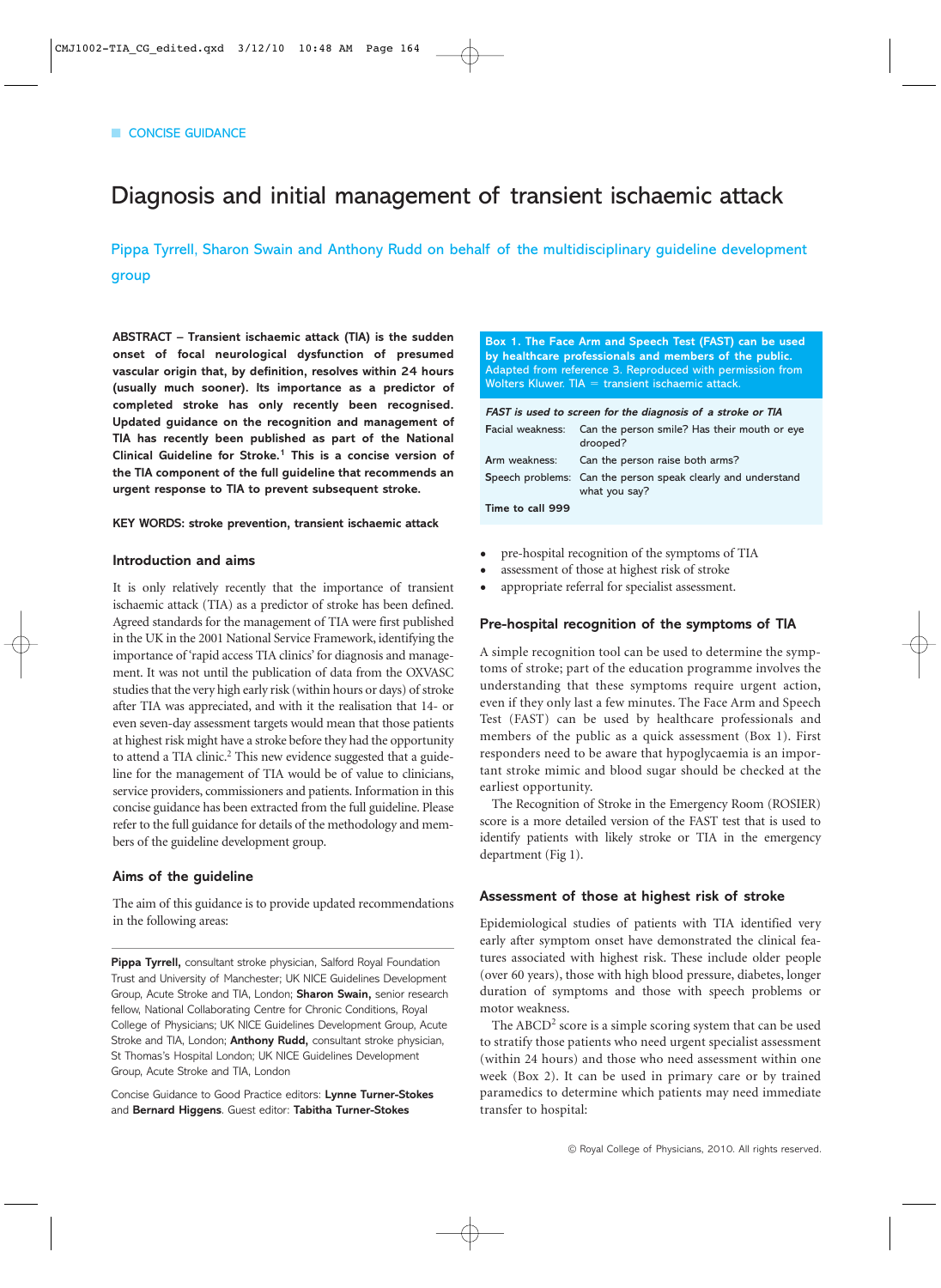- a score of  $\geq 4$  is considered high risk  $(>4\%$  risk of stroke over the next seven days)
- those patients with low ABCD<sup>2</sup>  $(< 4)$ should receive aspirin 300 mg immediately, specialist assessment (including referral for imaging where appropriate) as soon as possible but certainly within a week, and secondary prevention as soon as the diagnosis is confirmed and risk factors discussed.

Clinicians should also be aware that scoring systems such as ABCD<sup>2</sup> exclude certain populations who may be at particularly high risk (eg recurrent events and those on anticoagulation) who may need urgent evaluation. They may not be relevant to those who present late.

#### **Acute management**

Staff who see and assess patients acutely (paramedics and doctors and nurses in the accident and emergency department and in general practice) need to know how to make a provisional diagnosis of TIA, assess risk, and make the appropriate referral for specialist assessment (either within 24 hours or within a week). If there are no contraindications aspirin should be provided. Key steps in management are:

- 1 confirm that there is no residual neurological deficit (exclude stroke)
- 2 check:
	- bloods: glucose, fasting lipids, renal function, platelets
	- electrocardiogram: exclude atrial fibrillation
- 3 start aspirin (unless contra-indicated)
- 4 decide whether the TIA is 'high' or 'low risk':
	- do they need the specialist assessment this week or within 24 hours?
	- get the patient to the specialist at the appropriate time.

#### **Referral for specialist assessment**

The specialist assessment will include:

- confirmation of diagnosis
- assessment of risk factors, lifestyle and secondary prevention advice
- early pharmacological management
- referral for timely brain (where appropriate) and carotid imaging, and for carotid intervention within two weeks.

| Assessment                                                               | Date                                             | Time         |              |
|--------------------------------------------------------------------------|--------------------------------------------------|--------------|--------------|
| Symptom onset                                                            | Date                                             | Time         |              |
| GCS<br>$M=$<br>$E=$                                                      | $V =$<br><b>BP</b>                               | $*$ BM       |              |
| *If BM <3.5 mmol/L treat urgently and reassess once blood glucose normal |                                                  |              |              |
|                                                                          | Has there been loss of consciousness or syncope? | $Y(-1)$      | N(0)         |
| Has there been seizure activity?                                         |                                                  | $Y(-1)$      | N(0)         |
| Is there a NEW ACUTE onset (or on awakening from sleep)                  |                                                  |              |              |
| Asymmetric facial weakness<br>Ι.                                         |                                                  | $Y(+1)$      | N(0)         |
| II.<br>Asymmetric arm weakness                                           |                                                  | $Y(+1)$      | N(0)         |
| Ш.<br>Asymmetric leg weakness                                            |                                                  | $Y(+1)$      | N(0)         |
| Speech disturbance<br>IV.                                                |                                                  | $Y(+1)$      | N(0)         |
| Visual field defect<br>V.                                                |                                                  | $Y(+1)$      | N(0)         |
|                                                                          |                                                  | *Total Score | $(-2 to +5)$ |
| Provisional diagnosis                                                    |                                                  |              |              |
| <b>Stroke</b><br>Non-stroke (specify)                                    |                                                  |              |              |
| *Stroke is unlikely but not completely excluded if total scores are <0.  |                                                  |              |              |

**Box 2. The ABCD2 score.** Adapted from reference 5. Reproduced with permission from Elsevier.  $TIA =$  transient ischaemic attack.

**Prognostic score used to identify people at high risk of stroke following TIA**

- **It is calculated based on:**
- A: Age  $(\geq 60 \text{ years} = 1 \text{ point})$
- **B:** Blood pressure at presentation ( $\geq$  140/90 mmHg = 1 point)
- **C:** Clinical features: Unilateral weakness = 2 points
- Speech disturbance without weakness  $= 1$  point
- **D:** Duration of symptoms:  $\geq 60$  minutes = 2 points
	- $10-59$  minutes  $= 1$  point

 $D:$  Diabetes  $= 1$  point

**Total scores range from 0 (low risk) to 7 (high risk)**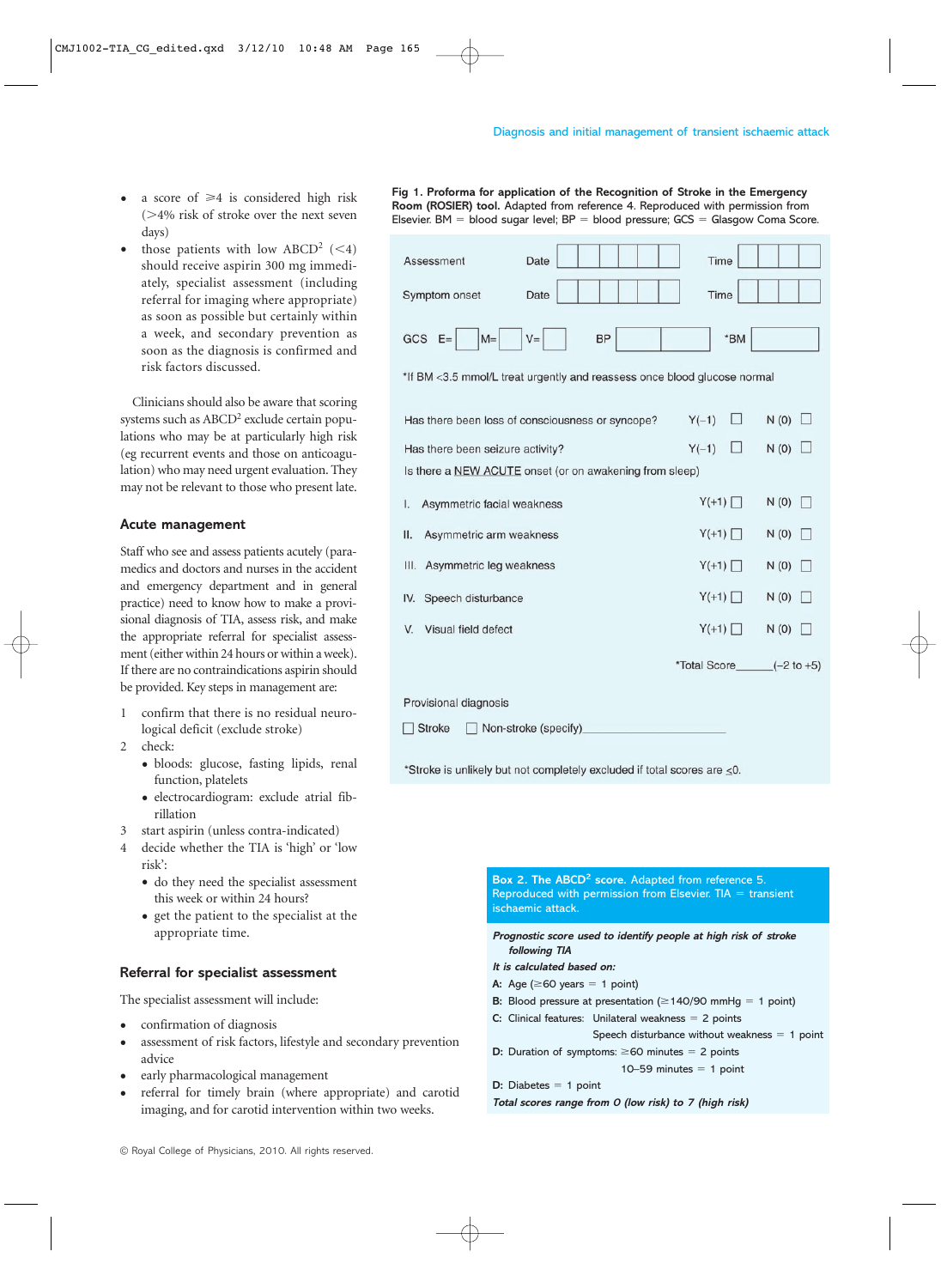## **The guidelines**

### **A Prompt recognition of symptoms and correct diagnosis of transient ischaemic attack (TIA)**

Patients with transient neurological dysfunction often fail to recognise the significance of their symptoms and delay seeking medical attention. The transient nature of TIA symptoms does not reduce the importance of an immediate response.

- 1 In people with sudden onset of neurological symptoms:
	- a validated tool such as the FAST (Box 1) should be used outside hospital to screen for a diagnosis of a stroke or TIA
	- hypoglycaemia should be excluded as the cause of these symptoms.
- 2 In people who are admitted to accident and emergency (A&E) with a suspected stroke or TIA:
	- the diagnosis should be established rapidly using a validated tool such as the Recognition of Stroke in the Emergency Room (ROSIER) (Figure 1).

#### **B Assessment and early management of TIA**

TIA is an important predictor of subsequent stroke. All patients who have had a suspected TIA should be assessed as soon as possible for their risk of subsequent stroke.

- 1 A validated scoring system, such as ABCD<sup>2</sup> (Box 2), should be used to assess the risk of stroke following a suspected TIA: An  $ABCD<sup>2</sup>$  score of:
	- **4 or above** represents a **high risk** of subsequent stroke
	- **3 or below** represents a **lower risk** of subsequent stroke.

People with crescendo TIA ( $\geq$ 2 TIAs in a week) should be treated as being at high risk of stroke, even if their ABCD<sup>2</sup> score is  $\leq 3$ .

People who have had a TIA, but who present late (more than one week after their last symptom has resolved), should be treated as though they are at lower risk of stroke.

- 2 All patients with suspected TIA should have:
	- aspirin 300 mg daily started immediately
	- specialist assessment and investigation:
		- within 24 hours for patients at high risk of subsequent stroke
		- as soon as possible, but definitely within one week, for patients at lower risk of subsequent stroke
		- measures for secondary prevention introduced as soon as the diagnosis is confirmed, including discussion of individual risk factors.